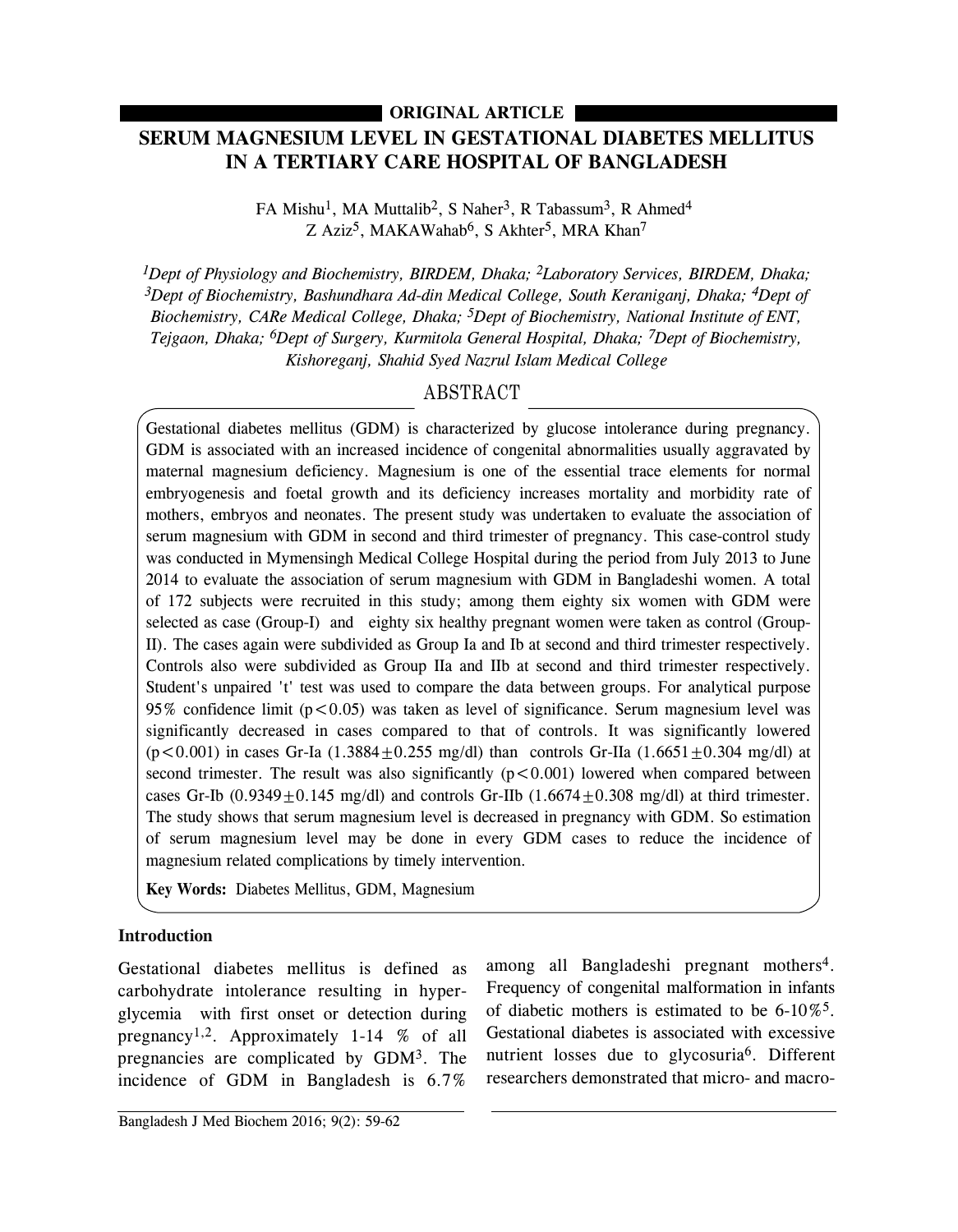### 60 Bangladesh J Med Biochem 2016; 9(2) FA Mishu, MA Muttalib, S Naher et al

nutrients are essential for the development of fetus7. Magnesium is the fourth most abundant cation in human body, which is related to the carbohydrate and fat metabolism8. Magnesium plays important role in obstetrics with its relationship to both fetal and maternal wellbeing. Magnesium is one of the important minerals which is required for cell multiplication in a growing fetus and is an essential element of life chemistry in keeping a balanced neuromuscular system9. The low concentration of magnesium in serum exposes the subject to a risk of pregnancy complications - hypertension, preeclampsia, IUGR (Intra uterine growth retardation), preterm labour, low birth weight baby and SIDS (sudden infant death syndrome) $10$ . The reason for reduction of magnesium concentration is not clear. An increase in the renal clearance during pregnancy may contribute to the reduction in serum magnesium concentration in GDM, since the kidney is the main regulator of the body magnesium concentration<sup>11</sup>. Pregnant women tend to have low magnesium level than non pregnant because of increased demand for mother and growing fetus and increase renal excretion of magnesium which is about 25% more than nonpregnant women due to increased GFR in second and third trimester<sup>12</sup>. The magnesium deficiency in pregnancy leads to life threatening complications for mother as well as their babies that can be prevented by timely detection and proper management of magnesium deficiency. Pregnant women generally have lower plasma magnesium levels compared to nonpregnant women. Bardicef *et al.* found that women with GDM have lower levels of plasma magnesium $13$ .

#### **Materials and Methods**

This case-control study was carried out from July 2013 to June 2014 in the Department of Biochemistry, Mymensingh Medical College. A

total of 172 subjects were selected by purposive sampling technique from the Outpatient Department of Obstetrics and Gynaecology as well as from Department of Endocrinology, Mymensingh Medical College Hospital. Clinically diagnosed GDM  $(n=86)$  was in the case group and it was done on the basis of OGTT by WHO criteria 2013. The case group was subgrouped into Gr-Ia (43) and Gr-Ib (43) at second and third trimesters respectively. The normoglycemic pregnant women at second and third trimesters were taken as control group (n=86) and subgrouped as Gr-IIa  $(n=43)$  and Gr-IIb  $(n=43)$ at second and third trimester respectively. Pregnant women with previous history of diabetes, hypertension, and other endocrine disorders were excluded from this study. The study protocol was approved by the institutional review committee. Data was collected through a preformed data collection sheet (questionnaire). The variables were age, education, occupation, socioeconomic status, residential address, dietary habit, height, weight, family history of diabetes, previous pregnancy history, and previous history of gestational diabetes mellitus. Written informed consent was obtained from all the participants of the study groups prior to their enrollment into this study. Blood samples taken from pregnant women during OGTT were used for this study. Serum glucose was determined by enzymatic method with GOD-PAP, serum magnesium was determined by colorimetric method using the test kit. The results were analysed statistically and values were expressed as mean  $(\pm SD)$ . Student's 't' test was done to see the level of significance.  $p < 0.05$  was considered significant.

#### **Result**

This study showed that the mean  $(\pm SD)$  of age (in years) of cases and controls were  $28.6 \pm 3.23$  and 27.3±3.13 respectively which showed no significant difference  $(p=0.778)$ . BMI between cases and controls also showed no significant differences. The mean  $(\pm SD)$  of serum magnesium (mg/dl) were  $1.162 \pm 0.3.7$  and  $1.666 \pm 0.3.4$  in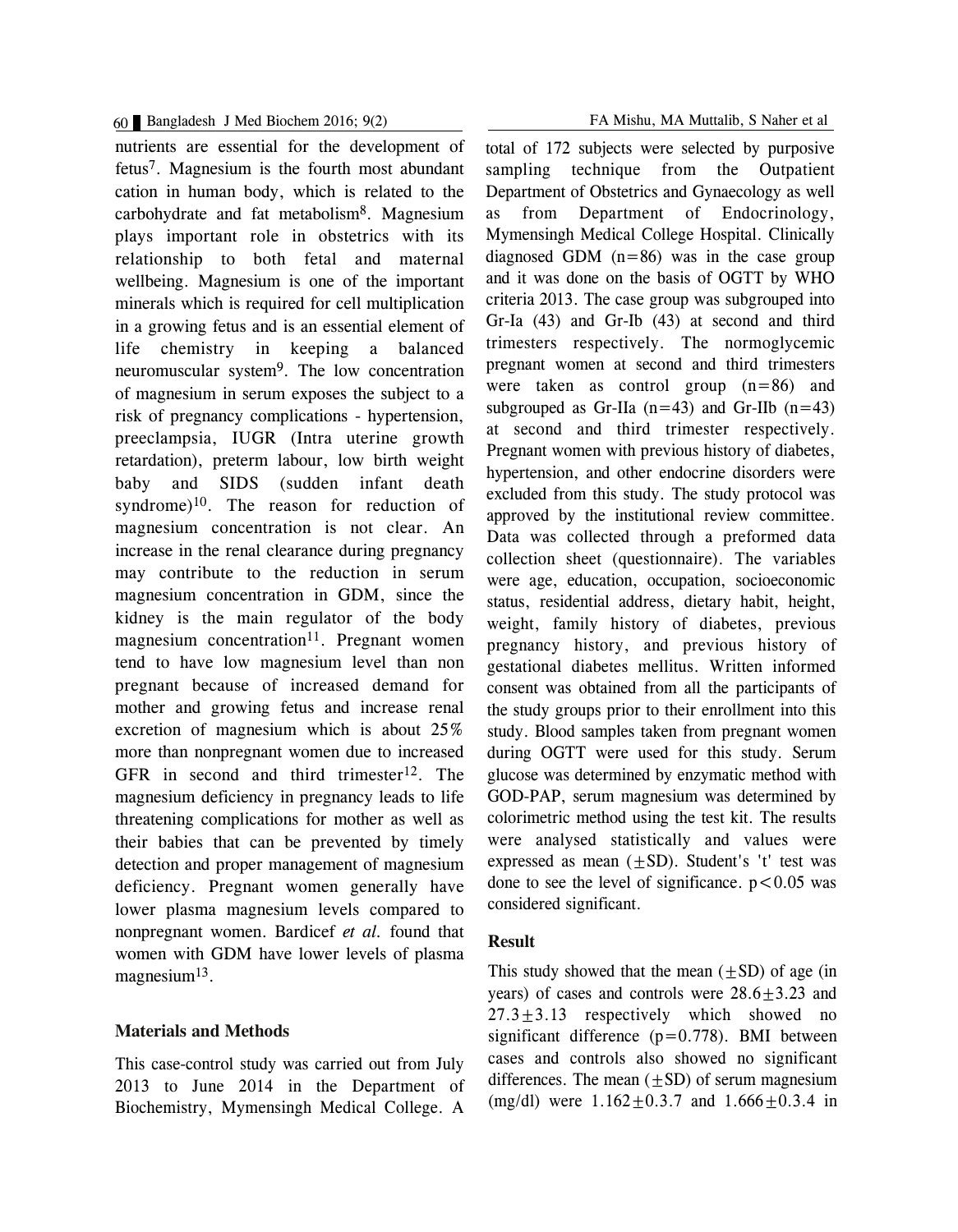cases and controls respectively which showed that cases have low level of serum magnesium  $(p<0.001)$ . Significantly decreased mean serum magnesium level was also found in Gr Ia than that of Gr IIa  $(1.3884 + 0.255 \text{ mg/dl} \text{ vs } 1.665 + 0.304$ mg/dl;  $p < 0.001$ ). Same significant difference was noted between GIb and GIIb  $(0.9349 \pm 0.145 \text{ mg/dl})$ vs  $1.667 \pm 0.308$  mg/dl;  $p < 0.001$ ).

**Table-I:** Clinical and Biochemical Characteristics  $(Mean+SD)$  of the study subjects.

| <b>Variables</b>     | Cases           | <b>Controls</b> | P value |
|----------------------|-----------------|-----------------|---------|
| Age                  | $28.6 + 3.23$   | $27.3 + 3.13$   | 0.778   |
| RMI                  | $26.4 + 1.49$   | $26.3 + 1.27$   | 0.774   |
| Magnesium<br>(mg/dl) | $1.162 + 0.307$ | $1.666 + 0.304$ | 0.001   |

*Student's t test was done to see the level of significance. p<0.05 was considered significant.*

**Table-II:** Comparison of serum magnesium levels (Mean+SD) among different subgroups.

| <b>Variables</b>    | Group            | <b>Trimester</b> | <b>Serum Magnesium</b><br>(mg/dl) | P value |
|---------------------|------------------|------------------|-----------------------------------|---------|
| <b>GDM</b>          | Case (Gr Ia)     | Second trimester | $1.3884 + 0.255$                  |         |
| Normal<br>pregnancy | Control (Gr-IIa) | Second trimester | 1.66510.304                       | 0.001   |
| <b>GDM</b>          | Case(Gr Ib)      | Third trimester  | $0.9349 + 0.145$                  | 0.001   |
| Normal<br>pregnancy | Control (Gr-IIb) | Third trimester  | $1.6674 + 0.308$                  |         |

*Student's t test was done to see the level of significance. p<0.05 was considered significant.*

#### **Discussion**

In this study, we estimated serum magnesium levels in GDM subjects (cases) and healthy pregnant women (controls). Serum magnesium concentration of the GDM patients was significantly  $(P<0.001)$  lower when compared with that of control. Our study findings is supported by the studies of Bardicef *et al.*13, Takaya *et al.*<sup>12</sup> and Yinsong Wang *et al.*14. They explained that the decrease in serum magnesium might be due to magnesium depletion caused by

osmotic diuresis and by indirect hormonal effects. The low serum magnesium levels seen in the diabetic population may be a consequence of insulin resistance and dietary magnesium intake. Intestinal hypo absorption may also be a factor for the low serum magnesium levels. In contrast Tasdemir *et al.*<sup>15</sup> found that there is no statistically significant difference in serum magnesium concentrations between healthy pregnant women and pregnant women with GDM.

In conclusion, significant alteration in serum magnesium level was observed in GDM patients. Therefore it might be recommended that estimation of this biochemical parameter in GDM patients should be carried out for earlier detection and management of the complications of GDM due to depletion of serum magnisium.

#### **References**

- 1. WHO. Definition, Diagnosis and Classification of Diabetes Mellitus and its Complications. Report of a WHO consultation. Part 1: Diagnosis and Classification of Diabetes Mellitus Geneva: Department of Non communicable Disease Surveillance, World Health Organization, 1999.
- 2. Buckley BS, Harreiter J, Damm P, Corcoy R, Chico A, Simmons D, Vellinga A, Dunne F and on behalf of the DALI Core Investigator Group. Gestational diabetes mellitus in Europe: revalence, current screening practice and barrier to screening: a review. **Diabet Med** 2012; 844-854
- 3. Gokcel A, Bagis T, Killicadag EB, Tarim E and Guvener N. Comparison of the criteria for gestational diabetes mellitus by NDDG and Carpenter and Coustan, and the outcomes of pregnancy. **J Endocrinol Invest** 2002; **25:** 357-61.
- 4. Alam MR. Gross and Histomorphologic study of Umbilical cord in pre-gestational diabetes mellitus (thesis). 2006: BSMMU; Bangladesh.